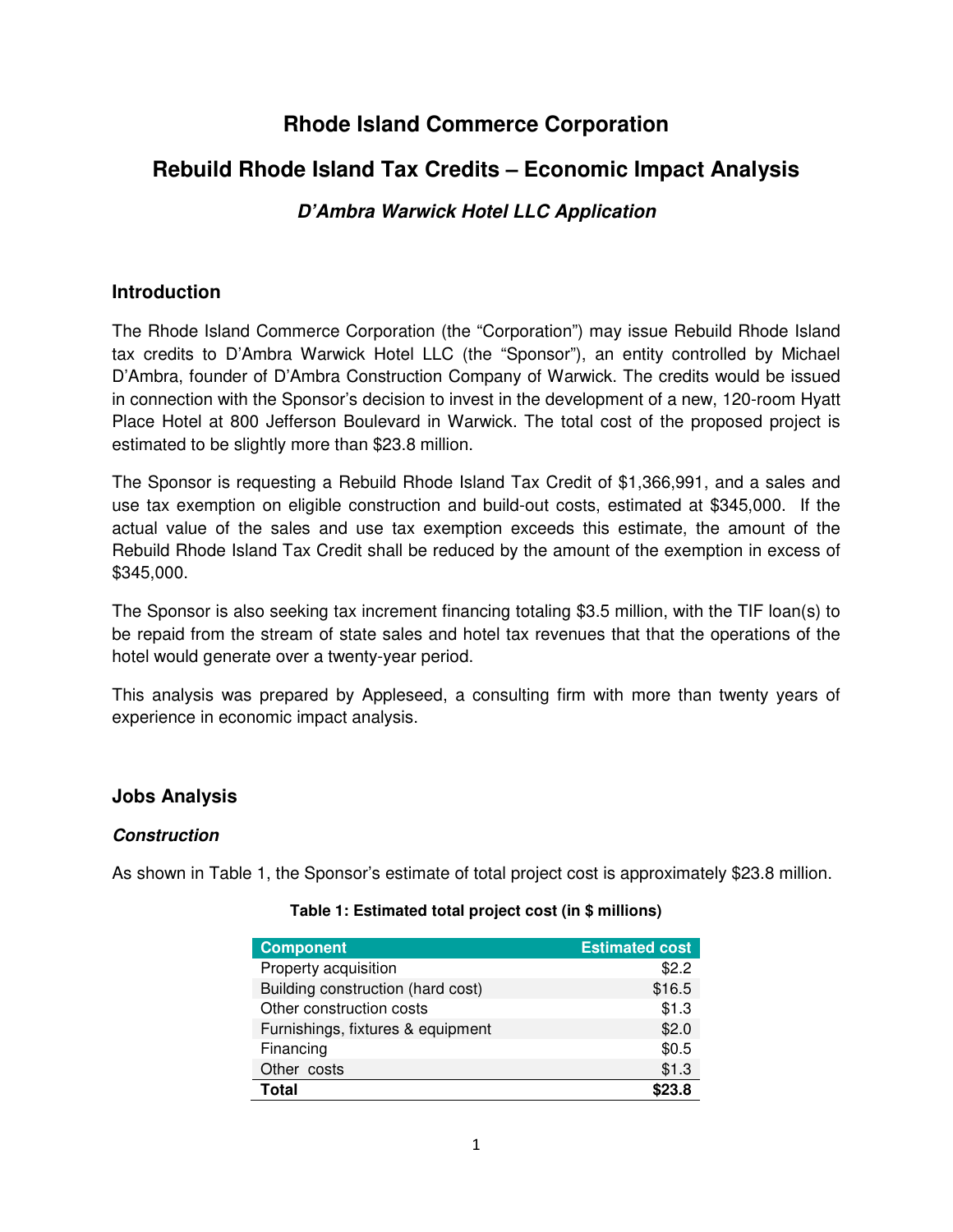After excluding certain costs that for purposes of this analysis do not have a direct, current impact on Rhode Island's economy (such as land acquisition and interest costs), the remaining hard and soft costs total \$21.1 million. Appleseed estimates that direct expenditures of \$21.1 million will directly and indirectly generate:

- $\bullet$  147 person-years<sup>1</sup> of work in Rhode Island;
- \$8.6 million in earnings;

 $\overline{a}$ 

- Nearly \$24.7 million in statewide economic output<sup>2</sup>;
- A projected one-time increase of approximately \$323,000 in personal income taxes paid to the State during construction; and
- A one-time increase of nearly \$13.0 million in Rhode Island's GDP.

These impacts are summarized below in Table 2. The project's *direct impact* is the impact of the company's direct spending on design and construction. Its indirect impact is the effect of spending by contractors for goods and services (insurance, construction materials, etc) purchased from other Rhode Island businesses.

| Table 2: Direct and indirect impact of construction spending (employment in person-years; |
|-------------------------------------------------------------------------------------------|
| income, value-added and output in millions of 2017 dollars)                               |

|                     | <b>Employment</b> | <b>Earnings</b> | <b>Value added</b> | <b>Output</b> |
|---------------------|-------------------|-----------------|--------------------|---------------|
| Direct Effect       | 111               | \$6.7           | \$9.8              | \$19.5        |
| Indirect Effect     | 36                | 1.9             | 3.2                | 5.2           |
| <b>Total Effect</b> | 147               | \$8.6           | \$13.0             | \$24.7        |

Most of the activity reflected in Table 2 is expected to occur between mid-2016 and mid-2017. The anticipated wage rates for construction jobs are shown below in Table 3. Anticipated wage rates are the median hourly wage for these occupations in Rhode Island as of May 2015.

#### **Table 3: Anticipated wages during construction**

| <b>Occupation</b>    | <b>RI median hourly wage<sup>3</sup></b> |
|----------------------|------------------------------------------|
| Architect            | \$40.76                                  |
| Construction manager | \$54.17                                  |
| Carpenter            | \$21.04                                  |
| Electrician          | \$24.86                                  |
| Plumber              | \$23.54                                  |
| Painter              | \$18.10                                  |
| Laborer              | \$18.33                                  |

<sup>&</sup>lt;sup>1</sup> A person-year is equivalent to the time worked by one person who is employed full-time for a year. For example, it could represent the work of two people who are each employed full-time for six months; or the work of one person who is employed half-time for two years.

 $2$  Output is a measure of the total sales by Rhode Island companies (including the "sale" of labor by Rhode Island households) generated by the project.

<sup>&</sup>lt;sup>3</sup> Rhode Island Department of Labor and Training, Occupational Employment Statistics, 2014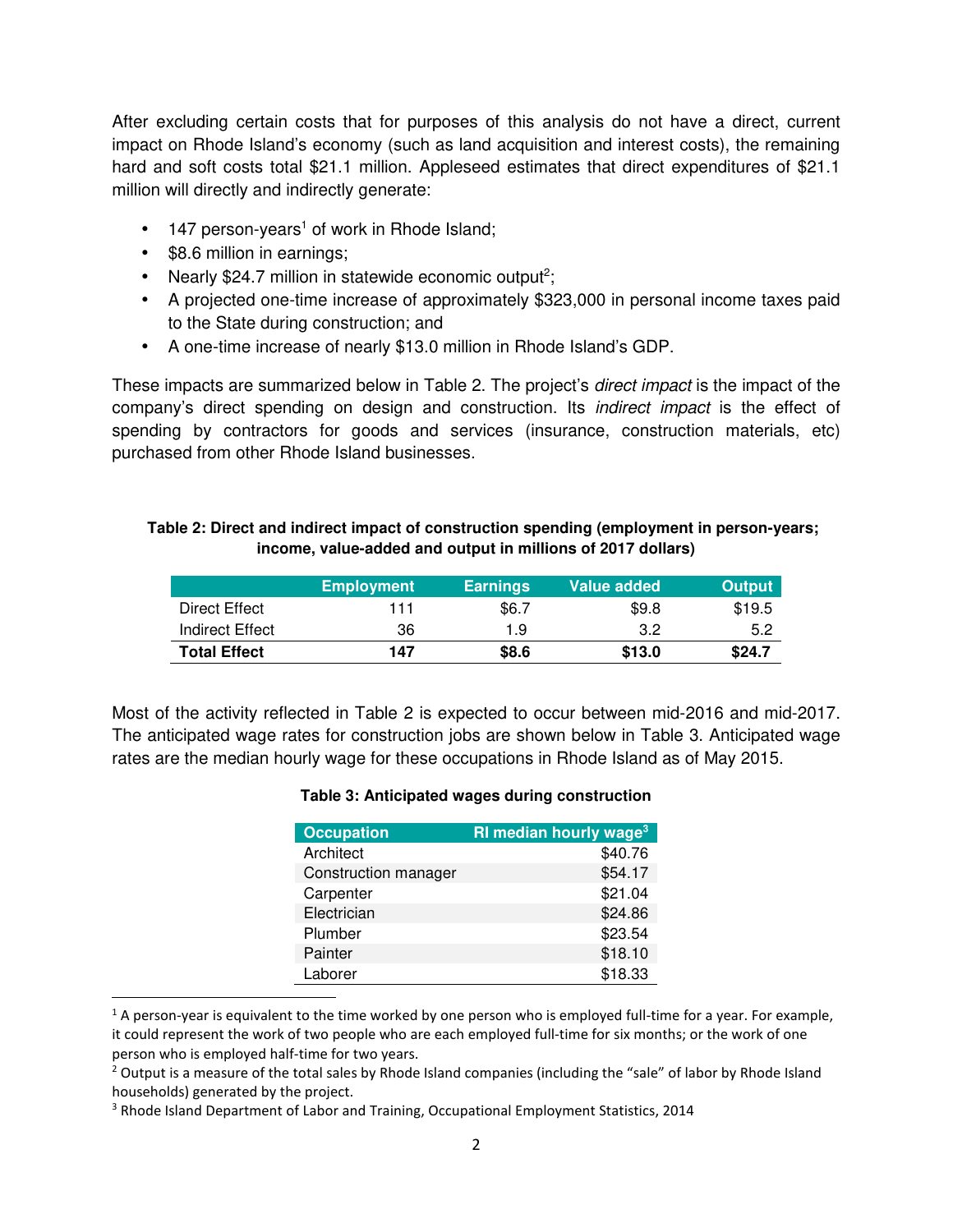Fringe benefits associated with these jobs are expected to be in accordance with industry norms, with the cost of such benefits generally ranging between 22 and 28 percent of wages. Workers who fill these jobs are expected to be drawn primarily from the Providence-Warwick RI-MA New England City and Town Area (NECTA).

### **Annual operations**

The Sponsor states that when it is completed and fully operational (expected to occur in the fall of 2017), the proposed hotel will employ 26 people in jobs ranging from general manager, front office manager and sales manager to room attendants and bell persons. Using IMPLAN, Appleseed estimates that the hotel will directly and indirectly account for:

- 32 FTE jobs in Rhode Island;
- Approximately \$1.4 million in annual earnings (in 2018 dollars);
- Approximately \$4.6 million in annual statewide economic output (in 2018 dollars);
- An increase of approximately \$54,000 in personal income taxes paid annually to the State; and
- An increase of nearly \$3.0 million in Rhode Island's annual GDP.

#### **Table 4: Direct and indirect annual impact of ongoing operations (employment in FTE; income, value-added and output in millions of 2018 dollars)**

|                     | <b>Employment</b> | <b>Earnings</b> | <b>Value added</b> | <b>Output</b> |
|---------------------|-------------------|-----------------|--------------------|---------------|
| Direct Effect       | 26                | \$1.1           | \$2.4              | \$3.7         |
| Indirect Effect     | 6                 | 0.3             | 0.6                | 0.9           |
| <b>Total Effect</b> | 32                | \$1.4           | \$3.0              | \$4.6         |

Workers who fill managerial jobs at the new hotel are expected to be drawn primarily from the Providence-Warwick RI-MA New England City and Town Area (NECTA). Housekeeping, service and maintenance workers are likely to be drawn primarily from Warwick or from other nearby communities.

## **Impact**

The state fiscal impact of the requested tax credits is up to \$1,366,991 in foregone state revenue. The state would also forego hotel tax revenues that will be used to repay the proposed TIF loan(s). Direct and indirect economic and fiscal benefits of the proposed project include the estimated increase of \$3.0 million in annual state GDP, the estimated associated job creation, and the gross increase of approximately \$971,000 in personal income tax revenues during the construction phase and ongoing operations during the twelve years following the completion of